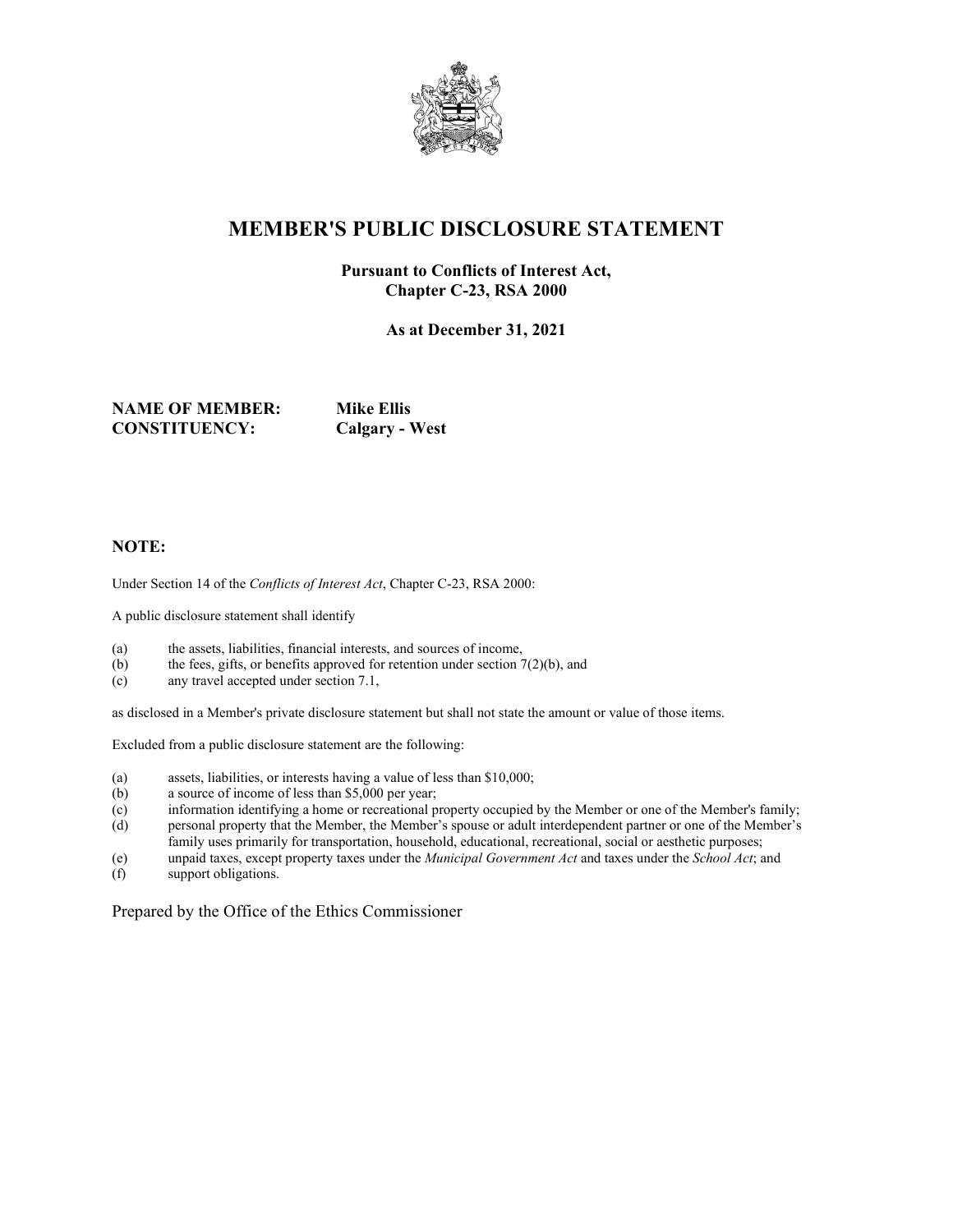#### **FORM 1: MEMBER ( Mike Ellis )**

| <b>INCOME</b>                                                                  |                                                                                                                                                                       |  |
|--------------------------------------------------------------------------------|-----------------------------------------------------------------------------------------------------------------------------------------------------------------------|--|
| <b>Source</b>                                                                  | <b>Nature of Income</b>                                                                                                                                               |  |
| Province of Alberta                                                            | MLA Indemnity and Allowance                                                                                                                                           |  |
| Rental Income                                                                  | Rent                                                                                                                                                                  |  |
| Pension Income                                                                 | Pension                                                                                                                                                               |  |
| <b>ASSETS</b>                                                                  |                                                                                                                                                                       |  |
| <b>Real Property</b>                                                           | Principal Residence<br>Secondary Residence<br>Rental Property: In a management arrangement<br>approved by the Ethics Commissioner of Alberta                          |  |
| <b>Bank, Trust Company or Other Financial</b><br><b>Institution</b>            | N/A                                                                                                                                                                   |  |
| <b>Registered Retirement Savings Plans</b>                                     | BMO Select Investment Growth Portfolio, BMO<br>North American Dividend Fund, BMO<br>Sustainable Opportunity Global Equity Fund,<br><b>BMO</b> Ascent Growth Portfolio |  |
| <b>Canada Savings Bonds and Investments</b><br><b>Guaranteed by Government</b> | N/A                                                                                                                                                                   |  |
| <b>Mutual Funds</b>                                                            | N/A                                                                                                                                                                   |  |
| <b>Guaranteed Investment Certificates and</b><br><b>Similar Instruments</b>    | N/A                                                                                                                                                                   |  |
| <b>Annuities and Life Insurance Policies</b>                                   | MLA Group Plan                                                                                                                                                        |  |
| <b>Pension Rights</b>                                                          | N/A                                                                                                                                                                   |  |
| <b>Other Assets</b>                                                            | N/A                                                                                                                                                                   |  |
| <b>Gifts and Personal Benefits</b>                                             | N/A                                                                                                                                                                   |  |
| <b>Travel on Non-commercial Aircraft</b>                                       | N/A                                                                                                                                                                   |  |
| <b>LIABILITIES</b>                                                             |                                                                                                                                                                       |  |
| <b>Mortgages</b>                                                               | Bank of Montreal, Merix Financial                                                                                                                                     |  |
| <b>Loans or Lines of Credit</b>                                                | Bank of Montreal, TD Bank, Ford Credit                                                                                                                                |  |
| <b>Guarantees</b>                                                              | N/A                                                                                                                                                                   |  |
| <b>Other</b>                                                                   | N/A                                                                                                                                                                   |  |
| <b>FINANCIAL INTERESTS</b>                                                     |                                                                                                                                                                       |  |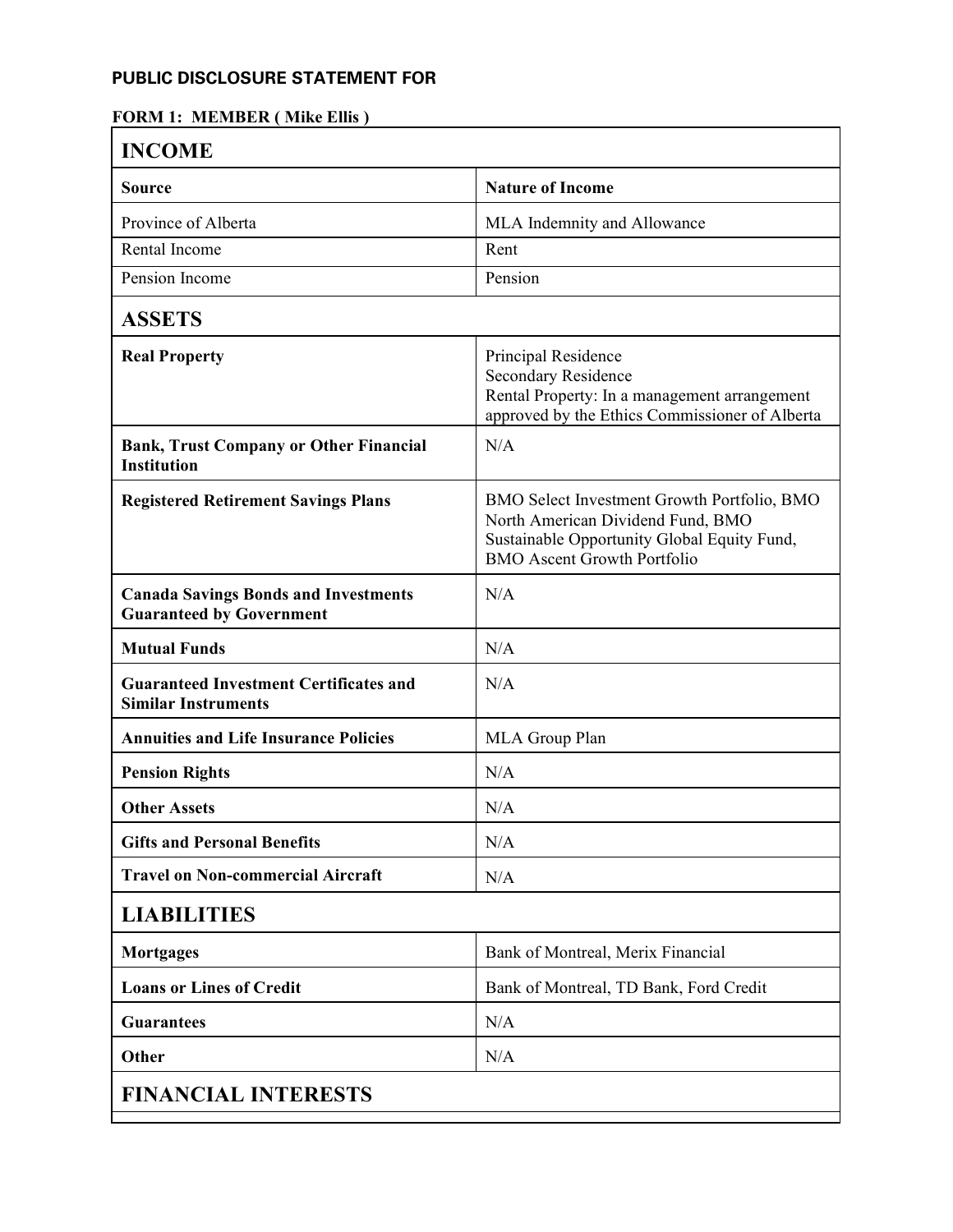Held in a management arrangement approved by the Ethics Commissioner of Alberta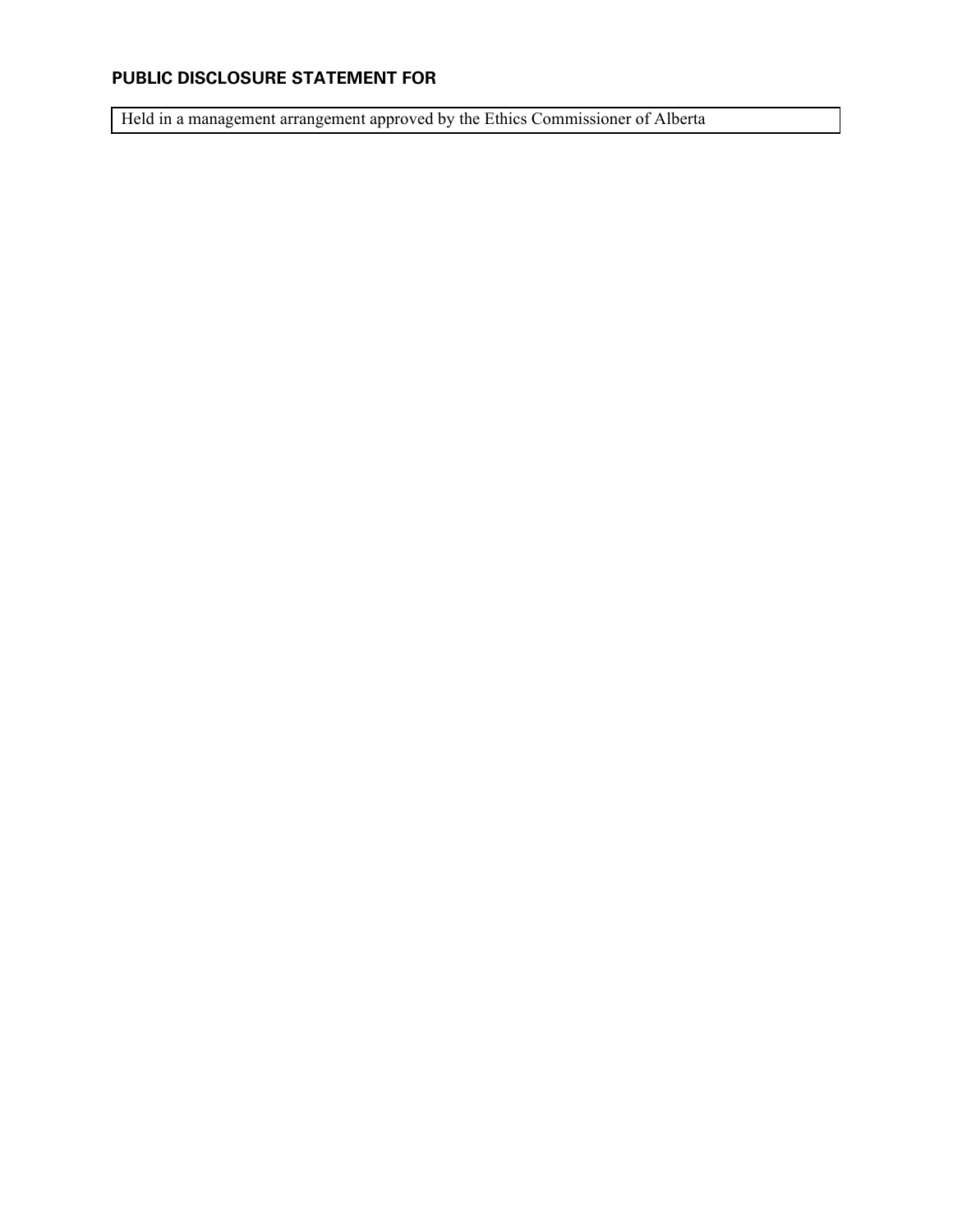#### **FORM 2: MEMBER'S SPOUSE/ADULT INTERDEPENDENT PARTNER (Hollie Ellis)**

| <b>INCOME</b>                                                                  |                                                                                                                      |  |
|--------------------------------------------------------------------------------|----------------------------------------------------------------------------------------------------------------------|--|
| Source                                                                         | <b>Nature of Income</b>                                                                                              |  |
| <b>MNP LLP</b>                                                                 | <b>Employment Income</b>                                                                                             |  |
| <b>ASSETS</b>                                                                  |                                                                                                                      |  |
| <b>Real Property</b>                                                           | Primary Residence: Joint with Spouse<br>Secondary Residence: Joint with Spouse<br>Rental Property: Joint with Spouse |  |
| <b>Bank, Trust Company or Other Financial</b><br><b>Institution</b>            | Joint with Spouse                                                                                                    |  |
| <b>Registered Retirement Savings Plans</b>                                     | N/A                                                                                                                  |  |
| <b>Canada Savings Bonds and Investments</b><br><b>Guaranteed by Government</b> | N/A                                                                                                                  |  |
| <b>Mutual Funds</b>                                                            | N/A                                                                                                                  |  |
| <b>Guaranteed Investment Certificates and</b><br><b>Similar Instruments</b>    | N/A                                                                                                                  |  |
| <b>Annuities and Life Insurance Policies</b>                                   | N/A                                                                                                                  |  |
| <b>Pension Rights</b>                                                          | N/A                                                                                                                  |  |
| <b>Other Assets</b>                                                            | N/A                                                                                                                  |  |
| <b>LIABILITIES</b>                                                             |                                                                                                                      |  |
| <b>Mortgages</b>                                                               | Joint with Spouse                                                                                                    |  |
| <b>Loans or Lines of Credit</b>                                                | Joint with Spouse                                                                                                    |  |
| <b>Guarantees</b>                                                              | N/A                                                                                                                  |  |
| Other                                                                          | N/A                                                                                                                  |  |
| <b>FINANCIAL INTERESTS</b>                                                     |                                                                                                                      |  |
| N/A                                                                            |                                                                                                                      |  |